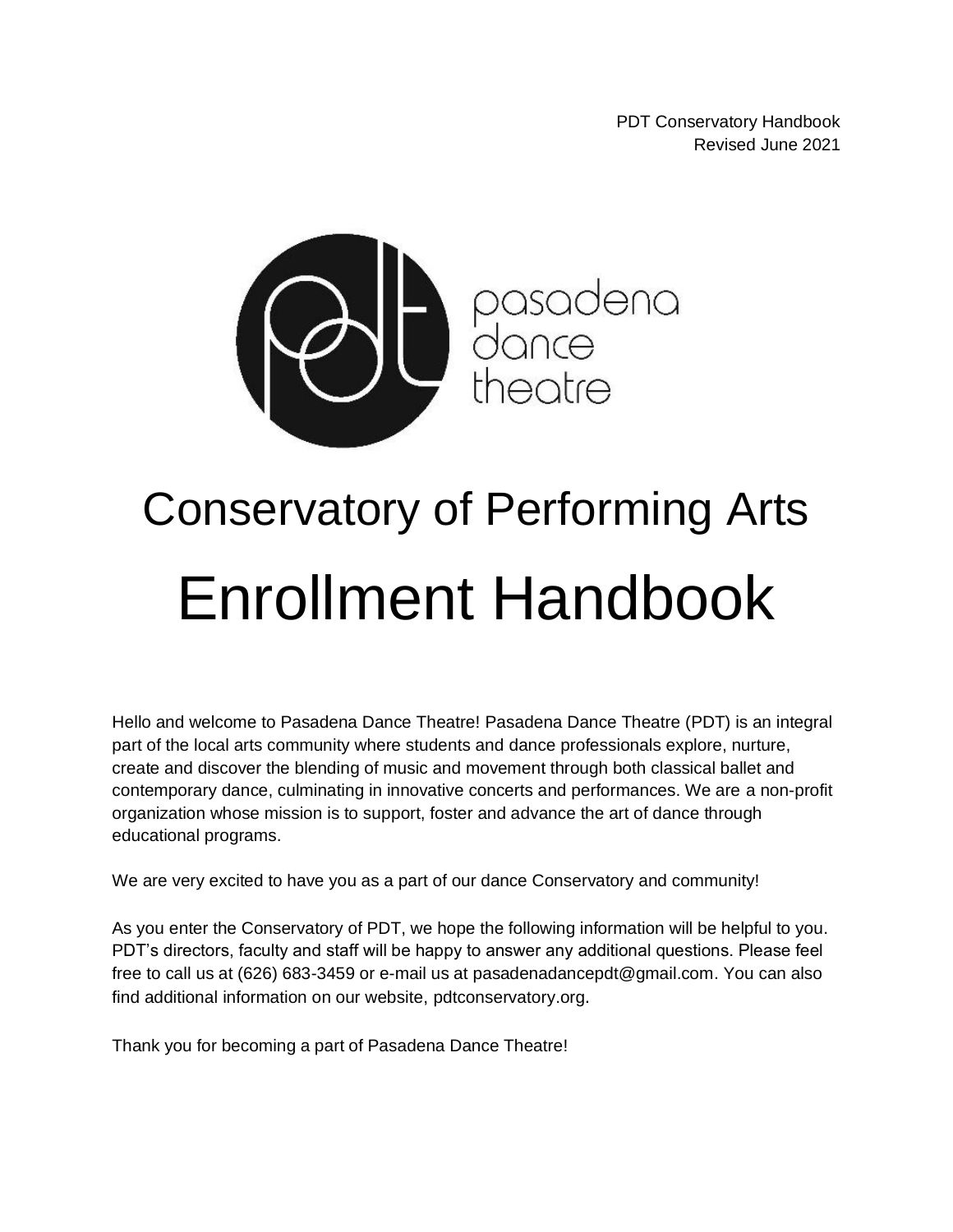# **CURRICULUM**

Pasadena Dance Theatre offers the highest quality dance education and training in Los Angeles. Students in all programs enjoy the instruction of a renowned professional faculty invested in developing and guiding students throughout their training. Our approach is based upon the careful and systematic development of proper alignment, placement and strength to provide a base upon which to build more complicated and challenging movement skills. We are organized into two divisions for dancers 3 - 18 years old, and a third division for adults.

- **Threshold Division:** This division is for students ages 3 7 who explore dance for the first time through imaginative play and creativity, learning fundamental dance movement patterns and musical rhythms. In time, they learn to further their skills through a series of developmentally appropriate exercises based on the ballet curriculum.
- **Pre-Professional Division:** Beginning at age 8, students can join the Pre-Professional Division, which offers six levels of progressively more challenging classes. Each level develops strong, technically skilled and well-rounded young dancers through a comprehensive curriculum that offers them room to explore artistic interpretation, style and musicality. The classes provide a rigorous training program for both those working towards a professional or college dance career and those dedicated to the performing arts. A student's level is determined by PDT's assessment of his or her ability.
- **Adult Division:** Adult classes are held during the evenings from Monday through Thursday and on Saturdays. Levels range from advanced beginning to intermediate to advanced. Unlike the other two divisions, adults may pay by the class or series of classes. Student dancers 13 years old and up are eligible to take part in adult classes.

# **PRE-PROFESSIONAL DIVISION LEVELS**

#### Basic 1 - Tech 3

Dancers typically stay in a class level for at least a year, and it is common to stay with a level longer. The levels build specific dance skills in terms strength, flexibility, stamina, balance, memory, knowledge of dance, musicality and more that are essential before moving on.

When ready for a new level, their teacher and the artistic director will inform dancers and parents prior to the start of the Fall trimester or as needed. Inquiries about levels can also be addressed to the front desk when registering for the new trimester. If you have specific questions about the level, please ask your child's teacher or inquire with artistic director Cynthia Young.

Students over the age of 8 and new to PDT are required to take a placement class, which can be scheduled at the front desk.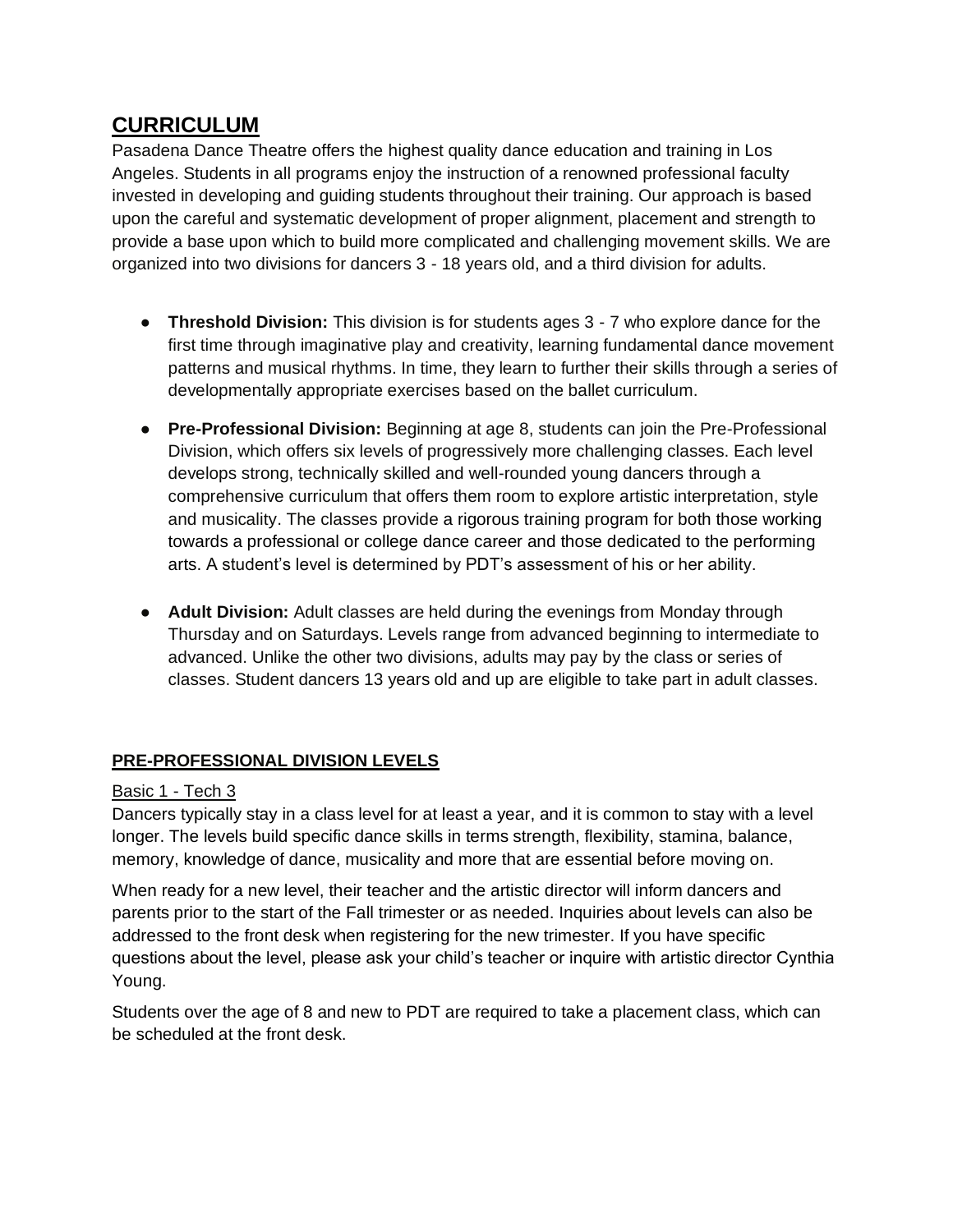# **CLASS ETIQUETTE**

Dance has a rich historical tradition, which is an important part of instruction at PDT. Etiquette and dress codes allow students and teachers alike to focus on proper placement and technique and help foster discipline and unity among students.

- Students should arrive 10 minutes before class in order to be ready at the start time.
- In the case of very occasional lateness due to unforeseen difficulties, students should enter class quietly after the end of a combination and wait at the door for the teacher's acknowledgment and permission to enter. Regular tardiness is not acceptable.
- If more than 10 minutes late, the student may be asked to watch rather than participate in the class as students missing a significant portion of the beginning warm-up exercises are at greater risk for injury.
- Students are responsible for helping to maintain a quiet and clean environment by keeping voices low, picking up after themselves and storing their personal items neatly.
- At each level, students will learn more about etiquette and should follow these principles as they are introduced.

## **CLASS POLICIES**

- Students enrolled in the Pre-Professional Division are expected to attend all regularly scheduled classes unless ill or due to other unavoidable absence.
- If a student is not able to be present for class, please notify the Conservatory office before noon on the day of class.
- Attendance is recorded daily by the administrative staff.
- Students enrolled in the Pre-Professional Division who have two unexcused absences from class or who have failed to notify the office in advance of the absences will be given a notice of probation. Subsequent violations will be reported to the school director.
- Students are required to be on time for class. Students who are late by 10 minutes or more may sit and take notes.
- Make-up classes can be made within the current trimester of the missed class and need to be at an equal level or below. The student can choose another genre of dance than their missed class for a make-up class if they desire.
- A make-up class form should be filled out at the front desk and signed by the parent.
- Make-up classes will not be given for classes missed due to vacation.
- Classes are not transferable between siblings or parents.

# **HEALTH PROTECTION PROTOCOLS**

- Everyone entering the studio  $-$  including students, parents, faculty, and staff  $-$  is required to
	- o Sign a COVID-19 release form
	- o Wear a mask at all times
	- o Practice social distancing
- No one showing signs of an illness will be allowed to enter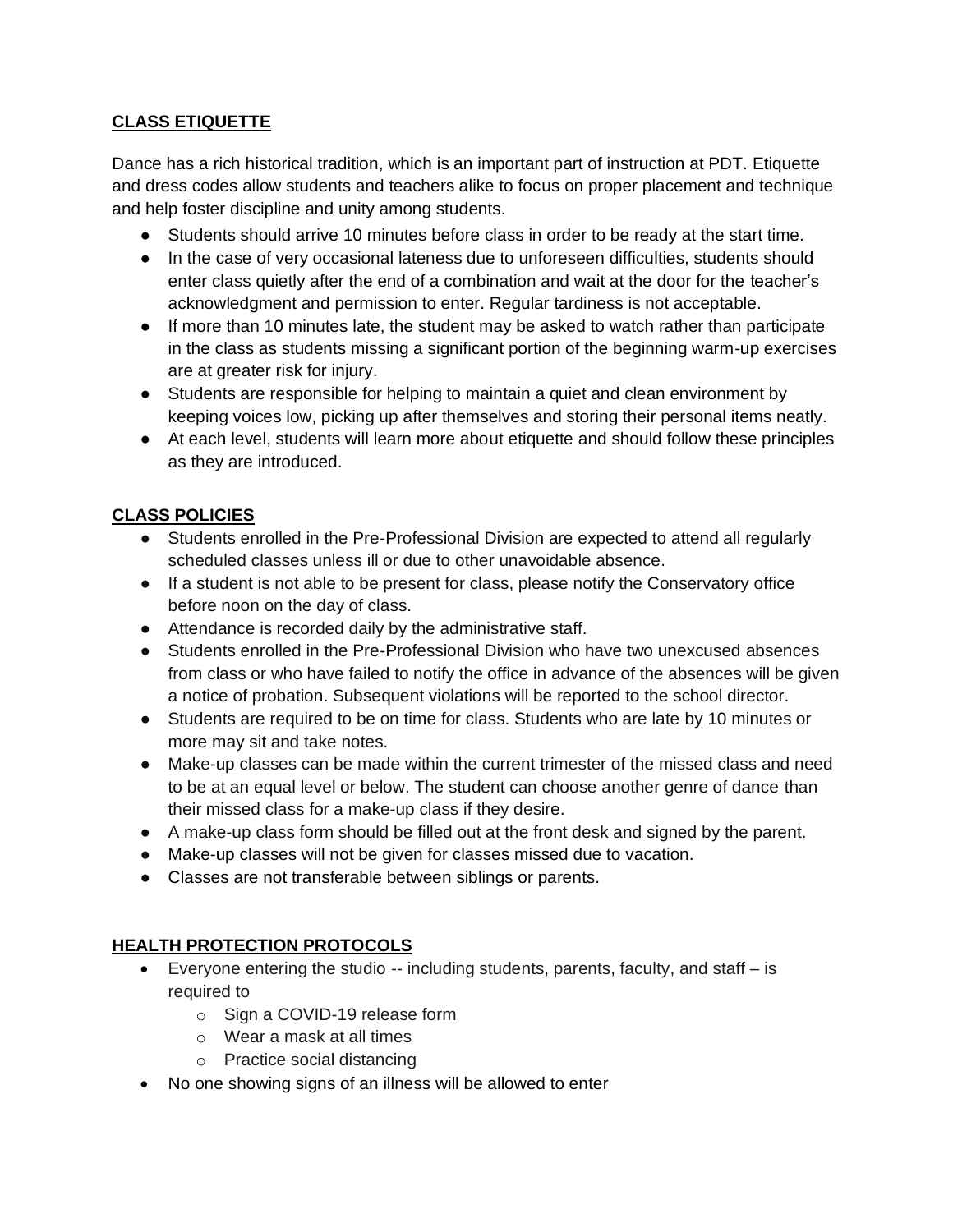#### **DRESS CODE:**

PDT's dress code is designed to assist teachers and students in observing proper alignment. Watches, bracelets, necklaces, dangling earrings or heavy jewelry of any kind are NOT to be worn in class at any time. Tights must be worn inside the ballet shoe and be clean, with no holes or runs. Students without ballet shoes will be required to watch the class rather than participate.

#### *Girls:*

Girls wear the leotard appropriate for their level – leotards can be found through Eurotard.com [https://eurotard.com/studio.html.](https://eurotard.com/studio.html) To set up an account and register for the Studio Program, click on Pasadena Dance Theatre for a drop-down menu of class levels, then click on the appropriate class level for a link to the leotard. In addition, girls are required to wear a white elastic band around the waist. Dance tights and shoes should match your natural skin tone in order to elongate the dancer's line from head to toe. Hair should be pulled away from the face and worn in a bun or pinned back up and off the neck.

Threshold Division:

Eurotard -- Child short sleeve leotard item # 1043 Pre-Dance (3-5yrs) -- Light (baby) Blue Pre-Ballet (6-7yrs) -- Black

Pre-Professional Division:

Eurotard -- Child short sleeve leotard Item # 1043

Basic 1 – Black Basic 2 – Black Basic 3 – Black

Eurotard item # 10527 – Adult pinch- front "V"-back camisole leotard. Item # 10527

Tech 1 – Royal Blue

Tech 2 – Navy Blue

Tech 3 – Hunter green

Trainee – Black ¾ length sleeve pinched neck

*Boys:*

Hair should be combed back from the face and secured if necessary.

Threshold Division:

White T-shirt, black bike shorts, white stockings, white ballet slippers.

Pre-Professional Division:

Basic 1, 2, & 3 – White form-fitting t-shirt or leotard, black tights, white stockings, white ballet slippers, dance belt and waist belt.

Tech 1, 2, & 3 – White form-fitting t-shirt or leotard, black tights, black ballet slippers, dance belt and waist belt.

#### **STUDIO POLICIES**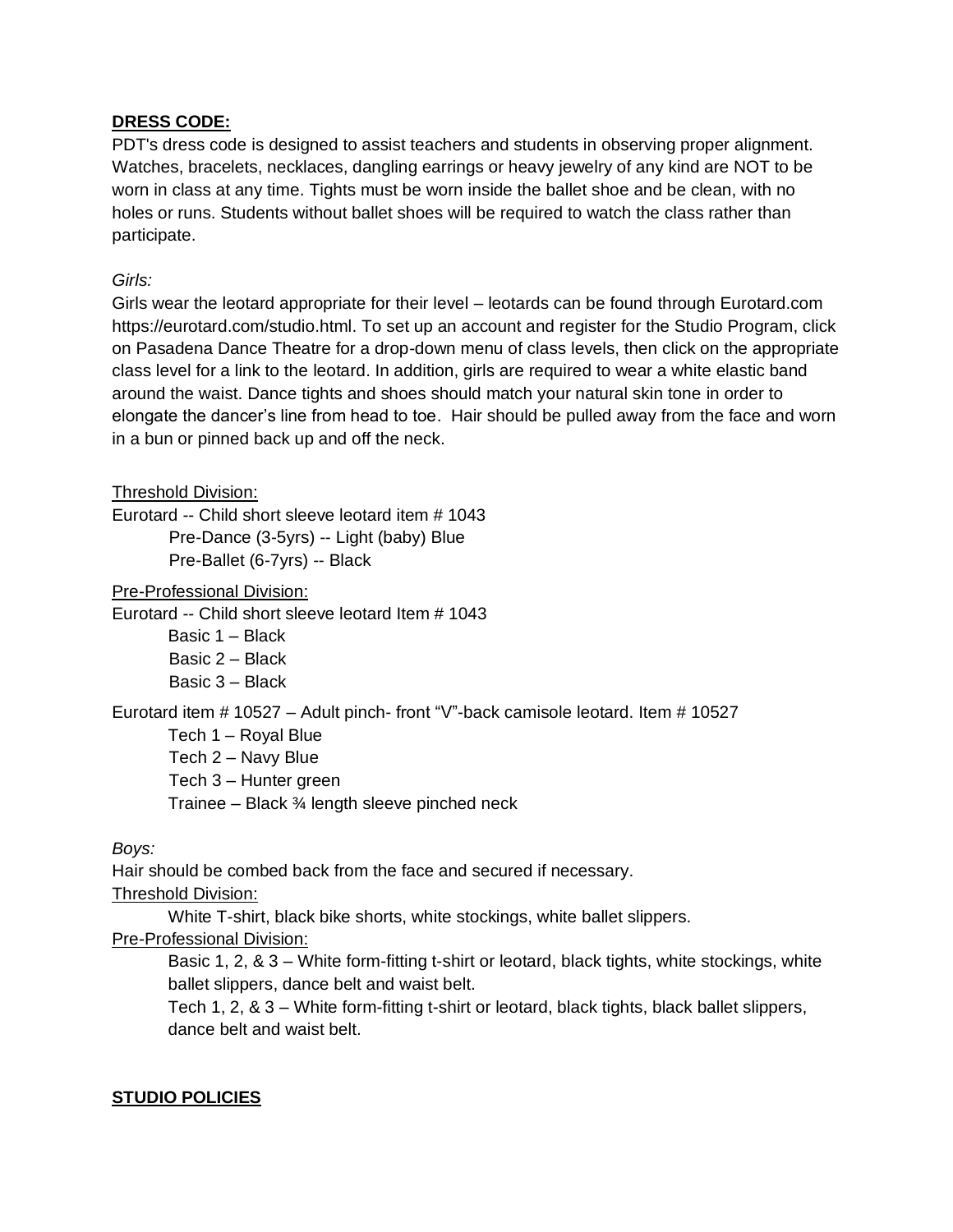- Food and/or drinks may be consumed in the waiting area only. Water bottles are allowed in the studios. Students are NOT allowed to chew gum during class time.
- Children or siblings of registered students who are not enrolled in Conservatory classes are required to be with an adult at all times.
- Parents and siblings are not allowed in the classroom but may observe class through the waiting area windows.
- The studio space, stereos, pianos and other studio equipment are not for personal use. Studio rental can be arranged depending on availability through the front desk receptionist or office manager. Rate will be given upon request.
- Parents may drop students off no earlier than 30 minutes before class and pick them up no later than 15 minutes after class is over. We are not responsible for students who leave the premises unattended.
- In consideration of our neighbors and for the safety of your child, all students should arrive and leave in street clothes. There are two dressing rooms and three restrooms available in the facility.
- Everyone entering the Conservatory is expected to treat students, parents of other students, faculty, staff and directors respectfully. Pasadena Dance Theatre reserves the right to refuse service and/or dismiss students or parents who are disrespectful, disruptive or unable to abide by the policies or rules and regulations of the organization.

# **POINTE**

Going on pointe shoes for the first time is a very exciting time for your dancer! Pointe classes typically begin around age 11 near the end of Basic 3 and the beginning of Tech 1. Students will receive a letter from the artistic director when it is determined that they are ready for pointe work. Feet and technique must be strong before students begin pointe as starting too early can cause injury or chronic problems. The letter will include specific instructions for fitting and purchasing. It is important not to proceed without this information.

Pointe classes begin slowly with one class per week training only at the barre. Students must be able to lift out of the hips, hold straight legs on pointe and find proper balance before beginning any center work. With each increase in level, the hours of pointe work also increase, enabling students to develop proper dance habits before they do any performances on pointe in Tech 3. Students on pointe are required to take a minimum of two flat technique classes for every pointe class taken.

#### **BOYS PROGRAM**

The boys' program is designed to foster creativity, enhance athletic skills, increase flexibility, build muscle strength and help develop coordination. Dance teaches discipline, focus, grace and presentation. This program offers a place for boys 8 years and up to feel encouraged to pursue the art of dance in an environment that stresses hard work, dedication and a lot of fun! Consideration for scholarships are made at the annual audition.

#### **TUITION POLICIES**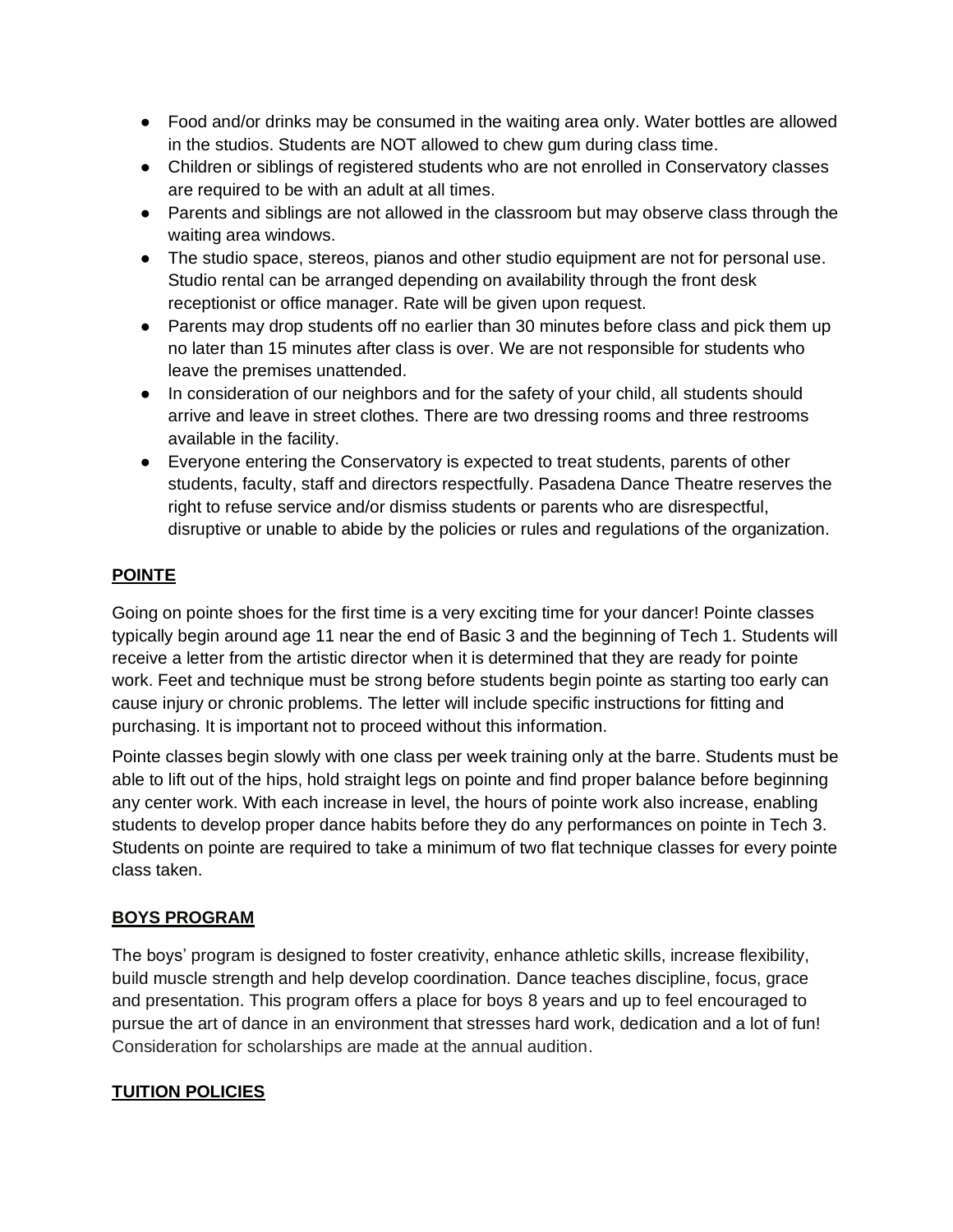- Payment for all classes, including evaluation classes, are to be made before classes begin.
- Annual tuition is due at the beginning of the Fall trimester. You may also pay by the trimester or, for an additional fee, by the month.
- There is a family rate for students with siblings attending classes. The student with the lower tuition receives a 10% discount.
- The bank charges the Conservatory for all returned checks. Therefore, a charge of \$30 will be assessed for each returned check.

#### Registration Fee

There is a one-time registration fee of \$50 for the Threshold and Pre-Professional dance programs.

## Cancellation/Withdrawal Policy

No tuition refunds will be given if a student withdraws from a PDT program.

# **CONSERVATORY CALENDAR**

The Conservatory calendar is divided as follows:

Fall Trimester - late August to mid-November

Winter Trimester - mid-November to late February (with breaks for Thanksgiving and Winter holidays)

Spring Trimester - early March to late May

Summer Interim - June

Summer Intensive (partial to full day, M-F program) – late June through July

# **Holidavs**

PDT recognizes the following holidays, with specific dates posted on our website each new calendar year:

- Labor Day
- Thanksgiving
- Winter Vacation
- Spring Break
- Memorial Day Weekend
- Independence Day

Specific dates can be found on our conservatory website, [www.pasadenadance.org](http://www.pasadenadance.org/) 

Thank you for making Pasadena Dance Theatre your choice in dance education. We look forward to many years of growth, development, beauty, grace, strength and artistry with you and your dancer. Please do not hesitate to ask questions throughout your time here at PDT.

> Cynthia Young Artistic Director

Jessamyn Vedro **Ashleigh Doede** 

Asst. Artistic Director **Conservatory Director**